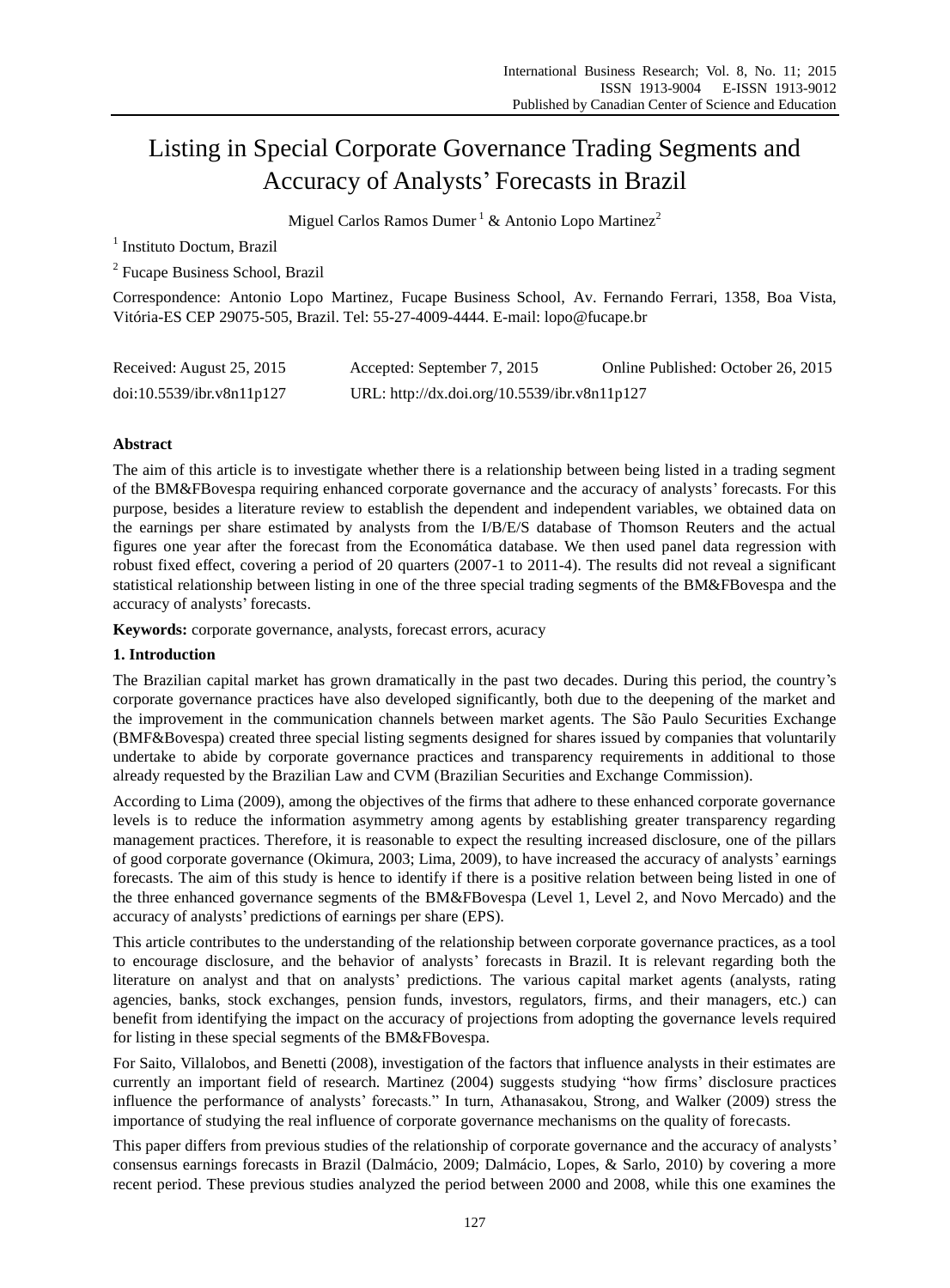period of 20 quarters of 2007 and 2011. During this interval, there was a change in the corporate accounting rules in Brazil to bring them into convergence with international rules (IFRS), through the enactment of Law 11,638/07, which amended Law 6,404/76 (the basic corporate law) (Lima, 2010; Santos & Calixto, 2010). Among other effects, this changed investors' expectations regarding stock prices (Lima, 2010). Besides this, the period studied here includes the international crisis of 2008, which severely depressed equity prices in Brazil in the second half of the year.

# **2. Literature Review**

## *2.1 Information Asymmetry, Agency Problem, and Corporate Governance*

Akerlof (1970) demonstrated that information asymmetry between economic agents can reduce the volume of trading in the market. Jensen & Meckling (1976) define the agency problem as the existence of a potential conflict of interest between principals (owners/stockholders) and the agents to whom they delegate powers to run firms (managers). Assuming that both these parties seek to maximize their own utility, there is reason to believe the agent will not always act in the interests of the principal. This is in contrast to the classic firm structure, where the principal (owner or majority stockholder) also acts as the agent (Lopes & Martins, 2005). Indeed, this problem was identified as early as 1776 by Adam Smith, in his *The Wealth of Nations*, in commenting on the drawbacks of the joint stock company:

*The directors of such companies, however, being the managers rather of other people's money than of their own, it cannot well be expected, that they should watch over it with the same anxious vigilance which the partners in a private copartnery frequently watch over their own … Negligence and profusion, therefore, must always prevail, more or less; in the management of the affairs of such a company.*

In general, it is impossible for investors (principals) to watch over their agents (managers) at no cost, to assure that managers act in the best interests of investors. The agency cost is the sum of the expenses incurred by the principal to monitor the agent (Jensen & Meckling, 1976). Theoretically, good corporate governance practices should reduce the agency cost (Shleifer & Vishny, 1997). According to Silveira (2004), the incentive and control structure of well-governed corporations seeks to mitigate the costs arising from the agency problem, by reducing information asymmetry.

The information intermediaries, such as market analysts, help reduce this information asymmetry between managers and shareholders, allowing the capital market to function better (Iudícibus & Lopes, 2002). Analysts are considered one of the main users of the information disclosed by firms (Silveira, 2004; Byard, Li, & Weintrop, 2006), and good corporate governance enables them to do a better job of assessing this information and making accurate predictions about the future prospects of firms (Healy & Palepu, 2001; Martinez, 2004).

For this study, our metric of good corporate governance practices is listing in one of the special segments of the BM&FBovespa, under the assumption that this reduces information asymmetry and thus makes it more likely that analysts will be able to make accurate forecasts about these firms' future prospects.

## *2.2 The Special Trading Segments of the BM&FBovespa*

Corporate governance has developed significantly in Brazil during the past decade due to the growth of the capital market and the improvement in means of communication, as well as due to investors' demands. Another important factor was the creation of three special listing segments by the BM&FBovespa in December 2000 (Level 1, Level 2, and Novo Mercado), an initiative inspired by similar developments in other countries, such as the Neuer Market in Germany (Nascimento, 2003). According to Okimura (2003), the creation of these new segments "established, by means of voluntary adhesion of new or already listed firms (…), superior levels of disclosure than those required by law." It should be noted that firms listed in the normal trading segment also often follow corporate governance practices beyond those required by law.

One of the main contributions of the differentiated corporate governance segments is suggested by Barbedo, Silva, and Leal (2009), in stating that "stock listing based on governance practices are used by securities exchanges to signal to investors greater protection against expropriation by controlling groups." They further state that the initiative taken by the BM&FBovespa aimed to instill greater confidence in investors by the increased transparency, because the greater access to information makes it easier to price shares. These objectives are in line with the idea of reducing information asymmetry and the friction caused by the agency problem, facilitating the development of not only the stock market, but also the entire Brazilian economy.

Another impetus behind establishing these special listing segments, as mentioned by Dalmácio (2009), is based on signaling theory (Spence, 1973), according to which the voluntary adoption of the enhanced governance practices required for participation in one of these three segments is a way to send positive signals to the market.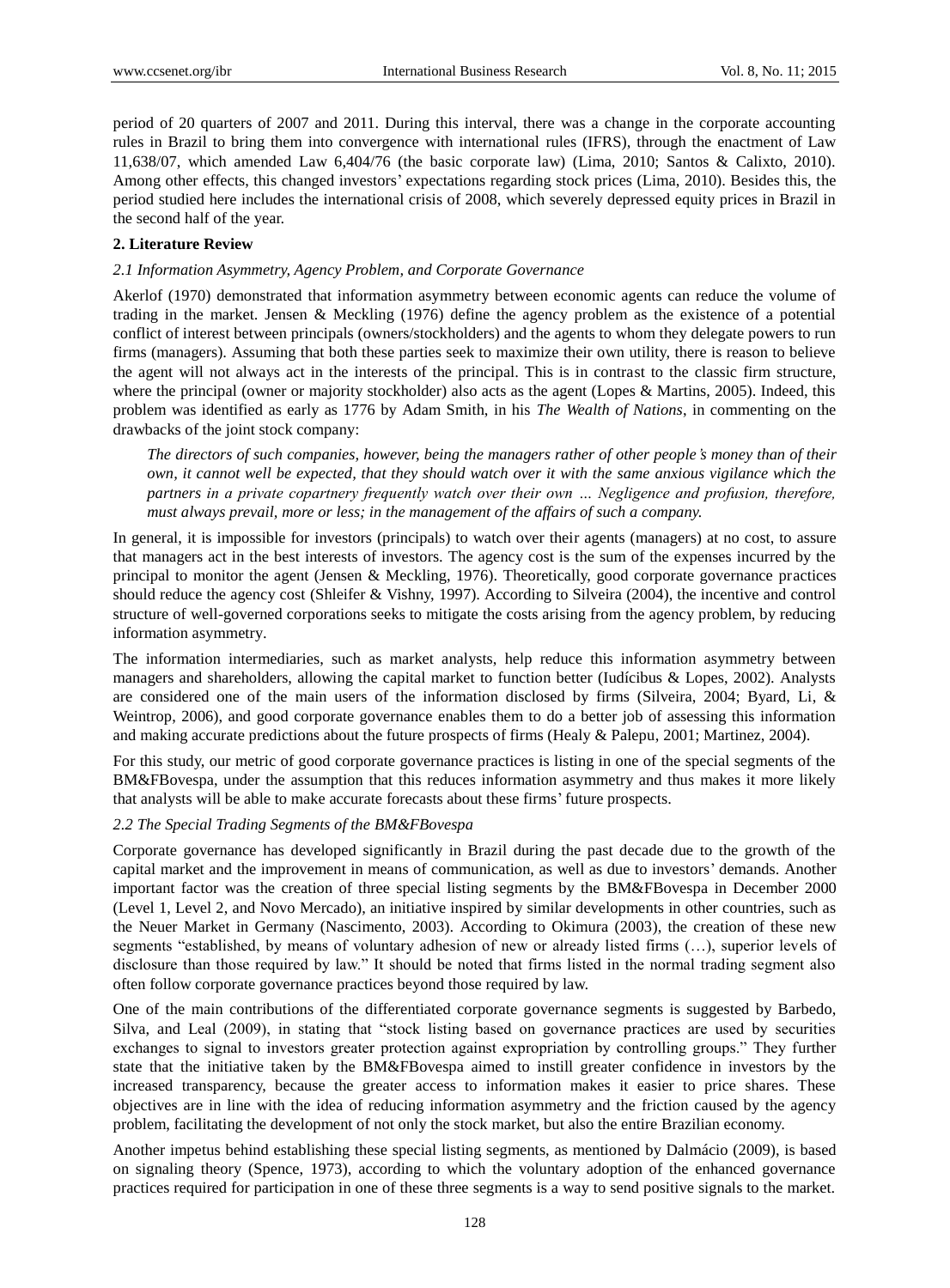The author believes these signals influence analysts and are "parameters that change the conditional probability and define the beliefs, both of analysts in making their forecasts and recommendations and of investors in choosing their investments" (Dalmácio, Lopes, & Sarlo, 2010).

While the signals sent by adhesion to a special listing segment act to reduce asymmetry among the various market agents, the interpretation of these signals by investors can be difficult and imprecise, so that analysts play the determining role for the market, due to their ability to note and interpret these signals.

Appropriate identification of research participants is critical to the science and practice of psychology, particularly for generalizing the findings, making comparisons across replications, and using the evidence in research syntheses and secondary data analyses. If humans participated in the study, report the eligibility and exclusion criteria, including any restrictions based on demographic characteristics.

#### *2.3 Market Analysts*

Market analysts act as financial intermediaries who reduce the information asymmetry between investors and firms (Iudícibus & Lopes, 2002). Their job is to project results and make buy, sell or hold recommendations. For this purpose, they use as much information as is available, both formal and informal. According to Franco (2002), the considerations of analysts can be assumed as an upper limit to the analyses carried out by the various agents, since most investors do not have sufficient time or expertise to do these themselves, and thus rely on the reports prepared by analysts.

Bertucci, Bernardes, and Brandão (2006), in an empirical survey conducted among various capital market agents (company executives, portfolio managers, minority shareholders and directors of the Brazilian Association of Capital Market Investors, the Association of Capital Market Analysts and Investment Professionals, the Brazilian Corporate Governance Institute and the BM&FBovespa), showed that the classification of companies according to their adhesion to enhanced corporate governance trading segments is one of the tools used by analysts to make their forecasts and recommendations. Therefore, besides relying on the accounting information required by law and information on the overall and sectorial economic environments, analysts also take into consideration the fact that firms belong to special trading segments.

However, analysts may not always be disinterested in their projections. Martinez (2004) classifies three main factors that can influence analysts in their predictions and recommendations. The first is remuneration: When a significant part of analysts' remuneration comes from commissions, it is possible they will tend to issue biased forecasts and recommendations, in such a way as to boost their commissions. The second factor is access to information, since their job depends on the quality and quantity of information obtained. For this, they use their relationships-formal and informal-with firm managers. These relationships can cause analysts to shy away from negative predictions so as not to undermine these relationships and the information access that comes with them. The third element is the effects on their reputation generated by efficacy. Analysts with good reputations generate a greater volume of transactions and hence commissions. Therefore, they are always interested in preserving and burnishing their professional reputations.

## 2.3.1 Characteristics of Analysts' Projections

Lang, Lins, and Miller (2003) state there is a consensus in the academic literature that the more precise analysts' projections are, the higher will be the value of the firms analyzed. In other words, precision contributes positively to firm value. Because of this relevance to the capital market, it is important to study analysts' forecasts.

Analysts used a range of tools to make their EPS estimates and their buy, sell or hold recommendations (Bertucci, Bernardes, & Brandão, 2006). Studies of analysts' projections usually are based on their EPS forecasts, since it is easy to compare the projected and observed earnings, especially for listed companies. Other authors have tried to identify possible factors of the Brazilian market, such as the characteristics of firms and the information environment that can be related to errors and bias in EPS projections (Saito, Villalobos, & Benetti, 2008).

Various studies have shown a relation between the accuracy of EPS forecasts and inherent factors of the company, such as size (Lang, Lins, & Miller, 2003; Martinez, 2004; Bhate, Hope, & Kang, 2006; Saito, Villalobos, & Benetti, 2008; Dalmácio, 2009), result (profit or loss) in the quarter when the projection was made (Martinez, 2004; Bhat, Hope, & Kank, 2006; Saito, Villalobos, & Benetti, 2008; Dalmácio, 2009), and the ratio between the market and book price of the firm-price-to-book-(Richardson, Teoh, & Wysocki, 1999; Martinez, 2004; Dalmácio, 2009; Dalmácio, Lopes, & Sarlo, 2010).

Likewise, there are studies of the relationship between the EPS forecasts and the characteristics of analysts themselves, such as optimism (bias) of the forecast (Silva, 1998; Martinez, 2004; Dalmácio, 2009; Dalmácio,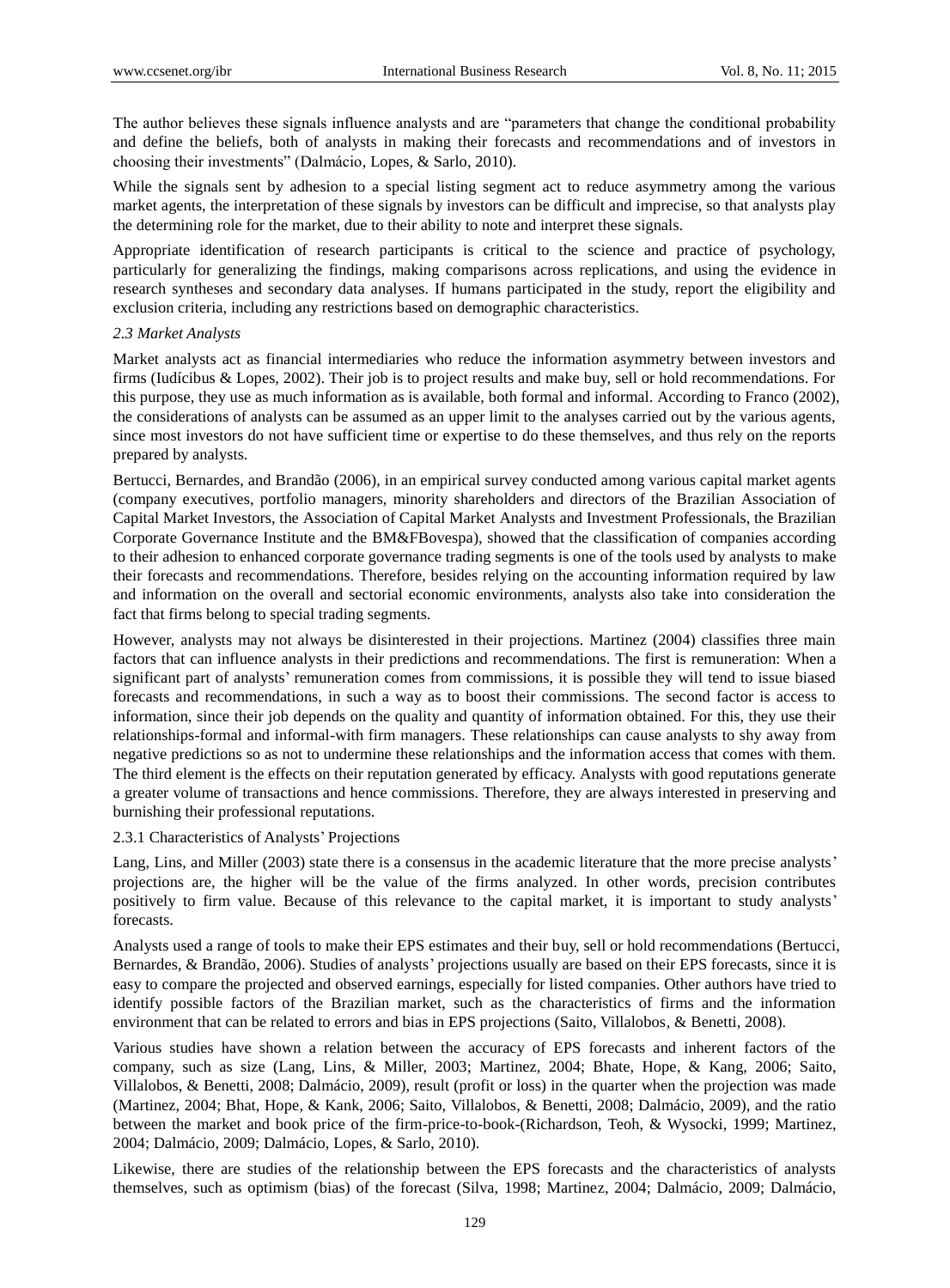Lopes, & Sarlo, 2010), among others. Finally, some studies have sought to understand the relationship of the accuracy of EPS predictions and the adhesion of companies to enhanced corporate governance practices, abroad (Bhat, Hope, & Kank, 2006; Byard, Li, & Weintrop, 2006) and in Brazil (Dalmácio, 2009; Dalmácio, Lopes, & Sarlo, 2010; Dalmácio, Lopes, & Rezende, 2010).

## **3. Methodology**

To assess the possible relationship between corporate governance and the accuracy of analysts' forecasts in Brazil, we chose 94 companies listed for trading on the BMF and Bovespa, all of them participants of the Novo Mercado during 20 quarters (2007-1 to 2011-4). We obtained the data from the Institutional Brokers' Estimate System (I/B/E/S) of Thomson ONE Analytics as well as the Economática database. From these sources, it was possible to obtain data on the earnings per share (EPS) projections of analysts and the actual results attained by the firms, along with other financial and accounting information and the characteristics of each company analyzed. Finally, we obtained the information on the firms listed for trading in the Novo Mercado segment and the dates of joining from the BMF and Bovespa website. To capture the possible relationship of the explanatory variable (listing in a special corporate governance-trading segment) with the control variables and the dependent variable (accuracy), we used pooled data regression with panel data (Gujarati, 2006, for which it is necessary to use fixed effects.

#### *3.1 Database and Description of the Sample*

The original sample was composed of 352 firms listed on the BMF and Bovespa, some of them in one of the three special trading segments. We obtained accounting and financial data and EPS projections of analysts during the period from the first quarter of 2007 to the last quarter of 2011, covering a period of 20 quarters.

#### Table 1. Total companies excluded and included in the analysis

| Firms                      | Number | $\frac{0}{0}$ |
|----------------------------|--------|---------------|
| Excluded from the analysis | 213    | 60.5          |
| Included in the analysis   | 139    | 39.5          |
| TOTAL                      | 352    | 100           |

There were also some cases in which there was no information on the EPS realized in period t with simultaneous availability of at least one EPS forecast in the previous period. We also eliminated these observations from the sample, leaving the final sample shown in Table 2.

Table 2. Total observations by listing segment

| <b>Quarterly Observations</b>               | Number | $\frac{0}{0}$ |
|---------------------------------------------|--------|---------------|
| Observations in Level 1                     | 325    | 19.96         |
| Observations in Level 2                     | 151    | 9.28          |
| <b>Observations in Novo Mercado</b>         | 880    | 54.09         |
| Observations in the regular trading segment | 271    | 16.67         |
| TOTAL.                                      | 1627   | 100           |

The initial research showed there was a reasonable number of firms without any analyst coverage available, and among those with coverage, this was not necessarily systematic. This does not mean these firms were not covered, because buy-side analysts could have done this.

#### *3.2 Research Problem*

From the data gathered, we tested the following hypothesis:

H-There is a statistically significant and positive relation between listing in special corporate governance segments of the BM&FBovespa and the accuracy of the consensus forecasts of analysts.

The main objective was to perceive whether an increase in disclosure due to the voluntary adherence to one of the special listing segments impacts the accuracy of market analysts' forecasts, since analysts are considered the main users of the information disclosed by publicly traded firms that adopt enhanced corporate governance practices (Bhat, Hope, & Kank, 2006; Byard, Li, & Weintrop, 2006) and the most able to interpret the signals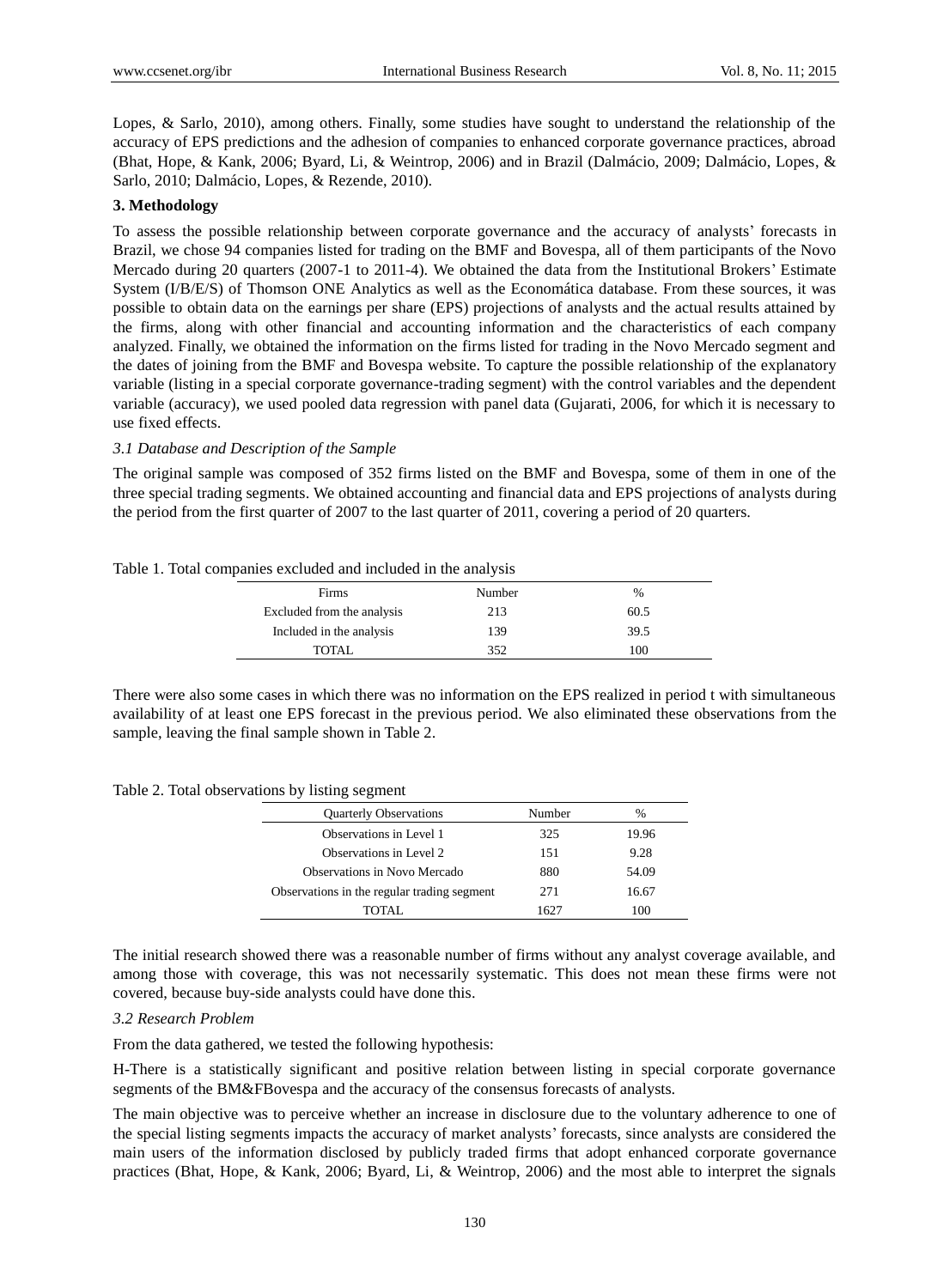sent (Franco, 2002).

*3.3 Variables*

3.3.1 Dependent Variable

The construct used as a proxy for accuracy was based on the model developed in the works of Martinez (2004) and Dalmácio (2009), as described below:

• ACC\_N-Accuracy of the consensus forecast of analysts one year in advance.

The accuracy of the forecasting considers the size of the projection error, not its direction (too optimistic or pessimistic). Based on the model used by Martinez (2004) and Dalmácio (2009), we calculated the forecasting error by equation 1 below: the difference between the actual and predicted EPS divided by the absolute value of the actual EPS.

$$
FE = (actual EPS-forecast EPS) / |actual EPS|
$$
 (1)

From this, we calculated the mean of the forecasting errors (Equation 2) to ascertain the existence of bias in the predictions:

$$
MFE = (1/n) \times \sum_{i=0}^{n} FE
$$
 (2)

Then we calculated the mean of the absolute value of the forecasting errors (Equation 3) to find the accuracy of analysts' forecasting errors. In other words, the smaller the value of MAFE (mean absolute forecasting error), the greater the accuracy, configuring an inverse relation.

$$
MAFE = (1/n) \times \sum_{i=0}^{n} |FE|
$$
 (3)

By multiplying MAFE by (-1) it is possible to obtain from the independent variables results that increase when the prediction accuracy is greater, that is, to obtain from the coefficients of the independent variables results with negative signs when the accuracy declines, and positive signs when the accuracy increases.

$$
ACC_N = (-1) \times MAFE
$$
 (4)

3.3.2 Independent Explanatory Variables of the Accuracy of Analysts' Forecasts

By searching the sites of the BM&FBovespa and the Brazilian Securities Commission (CVM) it was possible to identify the dates when the firms in the sample adhered to one of the listing segments requiring enhanced corporate governance, enabling verification of the effects of this adhesion on the accuracy of the consensus forecasts of those companies. For this purpose, we used the following explanatory variables:

• DL1-dummy variable to capture whether the forecasts were made in quarters when the company belonged to the Level 1 trading segment.

• DL2-dummy variable to capture whether the forecasts were made in quarters when the company belonged to the Level 2 trading segment.

• DNM-dummy variable to capture whether the forecasts were made in quarters when the company belonged to the Novo Mercado trading segment.

In all cases, the dummy variable takes on the value of 1 in quarters when the company was listed for trading in one of the three enhanced corporate governance trading segments, and 0 otherwise. These explanatory variables are the same as those used by Dalmácio (2009) and Dalmácio, Lopes, and Sarlo Neto (2010).

Here we assume that a firm adhesion to one of the special listing segments of the BM&FBovespa will mean a higher level of disclosure (Okimura, 2003), which should have a significant positive influence on the accuracy of analysts' forecasting errors.

## 3.3.3 Control Variables

The purpose of the control variables is to isolate the effect on the dependent variable. We chose seven such variables, based on the review of another article on the same theme. They are:

• NUMAN-Number of analysts making predictions about each company.

This variable indicates the number of analysts that followed firm i in period t. various studies have identified a positive relation between the number of analysts who follow a given firm and the quality of their forecasts (Hope, 2003; Martinez, 2004; Saito, Villalobos, & Benetti, 2008, Dalmácio, 2009).

• SIZE-Natural logarithm of the total assets of each firm in the quarter when the forecast was issued.

This variable captures the influence of the firm's internal conditions. For this, we used the total assets in each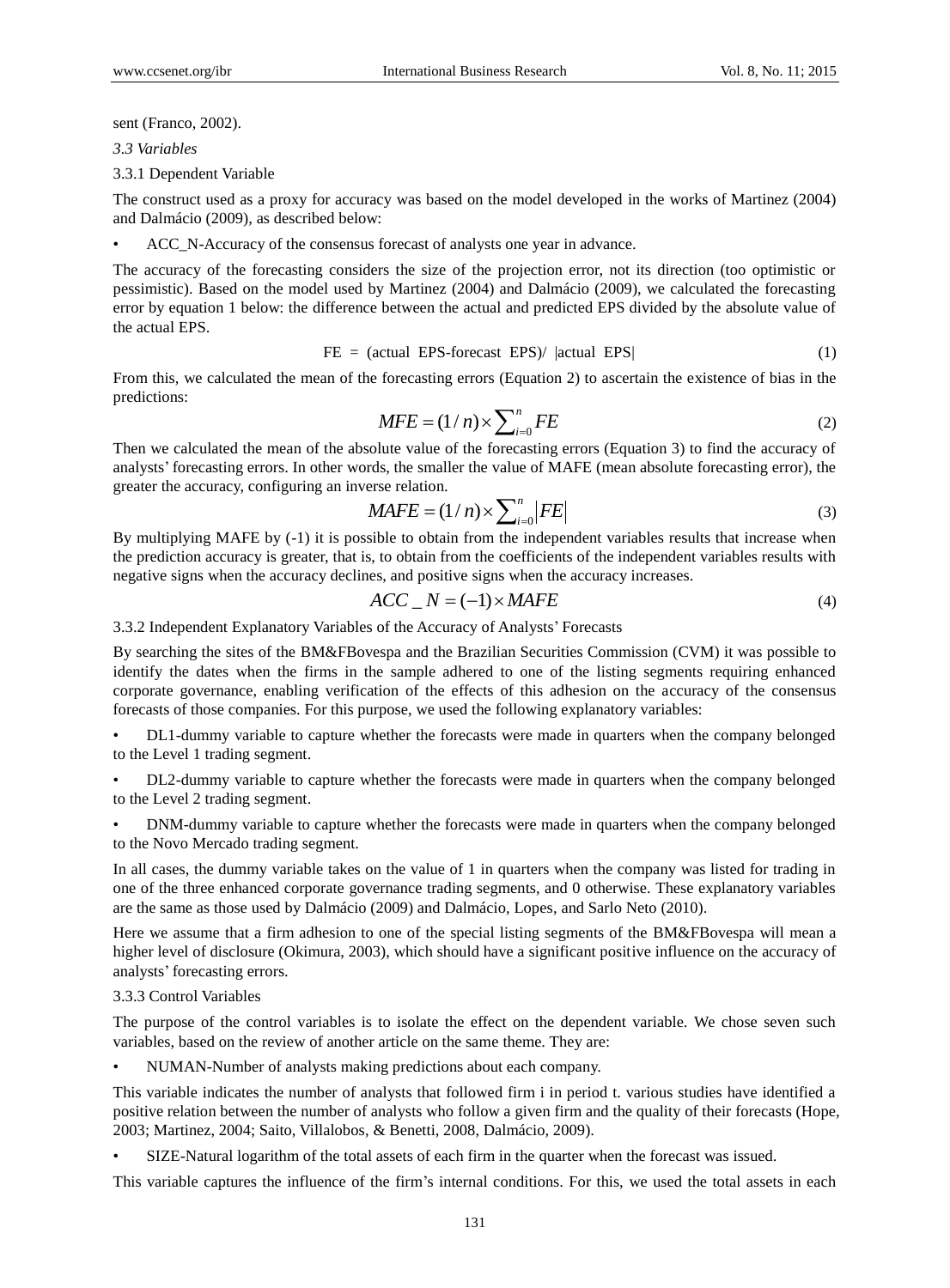quarter, obtained from the Economática database. Again, several studies have identified a relation between firm size and the accuracy of earnings predictions (Martinez, 2004; Chiang & Chia, 2005; Bhat, Hope, & Kank, 2006; Saito, Villalobos, & Benetti, 2008; Dalmácio, 2009). Lang, Lins, and Miller (2003) argued that the larger the company, the more dispersed and complex its business activities will tend to be, making it harder for analysts to do their job and thus increasing the chance of errors. In contrast, Hope (2003) argued that larger firms have a greater amount of public information, improving the informational environment and diminishing analysts' errors.

• DOBSRES-Dummy variable that captures information on the firm's observed result in the quarter when the forecast was issued.

This explanatory variable represents the result (profit or loss) in the quarter when the forecast was made. It takes on the value of 1 when the result is loss and 0 when the result is profit. There is evidence that earnings predictions are less accurate in periods when firms are running in the red (Martinez, 2004; Bhat, Hope, & Kank, 2006; Saito, Villalobos, & Benetti, 2008; Dalmácio, 2009).

• PTB (price-to-book)-ratio between the market price and the book value.

Stocks with low PTB ratios (an indicator of value stocks) have performed worse in the recent past than those with high PTB (growth stocks). Investors tend to react pessimistically to a situation of low PTB and optimistically to a situation of high PTB. This is because investors base their expectations for future growth on past performance (Fama & French, 1996). By acquiring shares at a low price in relation to the book value of equity, they should theoretically have greater returns (better upside).

A number of articles have shown that analysts tend to be better at predicting future earnings of firms with high price-to-book ratios (Richardson, Teoh, & Wysocki, 1999; Martinez, 2004).

• DOPTIM-Dummy variable that contemplates the bias of analysts (optimistic or pessimistic).

It assumes the value of 1 for predictions with optimistic bias and 0 for those with pessimistic bias. Silva (1998) and Martinez (2004) found a positive relation between optimistic bias and accuracy, in contrast to Dalmácio (2009). An optimistic bias occurs when the EPS forecast by the analysts is greater than that observed in practice, to the contrary applying to pessimistic bias. In other words, this variable accounts for the direction of the error (positive or negative), while the accuracy only takes into account the size of the error, not whether it is positive or negative.

• Quarter Dummies-Dummy variables that capture the peculiarities of each quarter.

These assume the value of 1 for a determined quarter and 0 for other quarters. The aim is to capture and isolate the possible effects of occurrences in these periods that can influence the results of the companies and the perception of analysts. Various other studies have used these control variables (Saito & Villalobos; Benetti, 2008; Dalmácio, 2009).

• Sector Dummies-Dummy variables that capture the peculiarities of each economic sector defined in the Economática database.

These assume the value of 1 for companies in each of the defined economic sectors and 0 for firms in other sectors. This type of control variable was also used by Saito, Villalobos, and Benetti (2008) and Dalmácio (2009). If interventions or experimental manipulations were used, provide evidence on whether they were delivered as intended. In basic experimental research, this might be the results of checks on the manipulation. In applied research, this might be, for example, records and observations of intervention delivery sessions and attendance records.

#### *3.4 Presentation of the Regression Model*

The regression model used to analyze the impact of the independent variables on the dependent variable can be represented by the following equation:<br>  $ACC_-N = \alpha_0 + \alpha_1 D L1_{it} + \alpha_2 D L2_{it} + \alpha_3 DNM + \sum_{i}^{k} \omega_j CV_{jt} + \hat{C}_1 + \varepsilon_{it}$  represented by the following equation:

$$
ACC_N = \alpha_0 + \alpha_1 D L1_{it} + \alpha_2 D L2_{it} + \alpha_3 DNM + \sum_{j}^{k} \omega_j CV_{jt} + \hat{C}_1 + \varepsilon_{it}
$$
 (5)

Where:

ACC  $N_{it}$  represents the accuracy of the consensus forecast of analysts for firm *i* in period *t*, as used by Martinez (2004) and Dalmácio (2009); DL1, DL2, and DNM respectively represent the independent dummy variables for adhesion to the Level 1, Level 2, and Novo Mercado trading segments by firm  $i$  in period  $t$ ;  $VC_i$  is composed of the control variables *j*, of a total of *k* variables for firm *i* in period *t*;  $\delta_i$  represents the specific unobservable effects for firm *i*;  $e_{it}$  represents the random error for firm *i* in period *t*; and the coefficients  $\alpha_1$ ,  $\alpha_2$ , and  $\alpha_3$  represent the relationship between adhesion to the Level 1, Level 2, and Novo Market trading segments, respectively.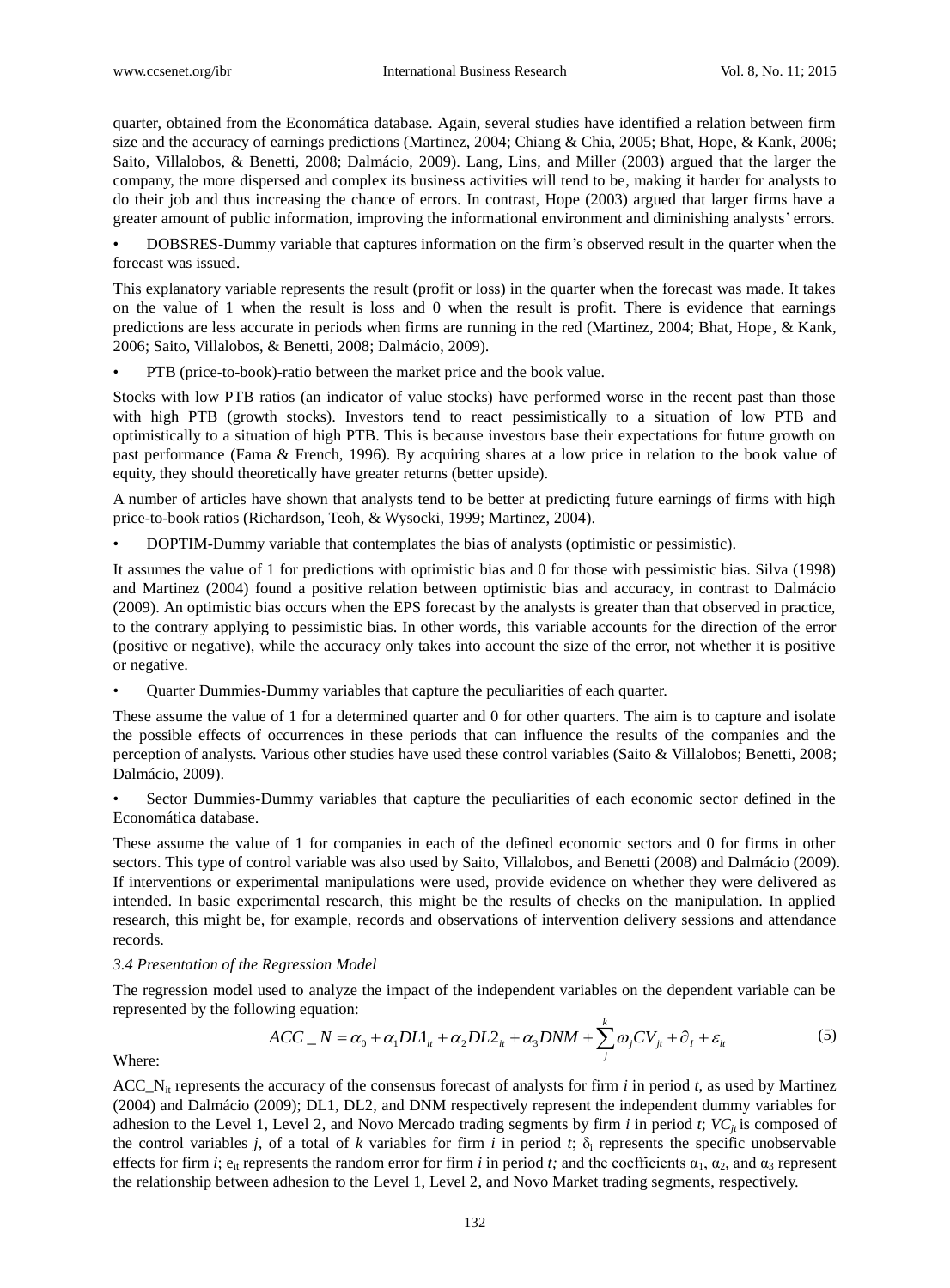If the value found for these coefficients is statistically significant and positive, the analysts that follow these firms, while a negative value indicates a reduction in accuracy can assume it.

# **4. Tests and Analysis of the Data**

*4.1 Descriptive Statistics and Correlation between the Variables*

The descriptive statistics of the variable utilized are presented below.

| Variable        | <b>Observations</b> | Mean       | <b>Standard Deviation</b> | Min.       | Max.       |
|-----------------|---------------------|------------|---------------------------|------------|------------|
| ACC N           | 1627                | $-1.09844$ | 4.03863                   | $-84.4826$ | $-0.00066$ |
| DL1             | 1627                | 0.19975    | 0.39994                   | $\theta$   |            |
| DL <sub>2</sub> | 1627                | 0.09281    | 0.29025                   | $\Omega$   |            |
| <b>DNM</b>      | 1627                | 0.54087    | 0.49848                   | $\theta$   |            |
| <b>NUMAN</b>    | 1627                | 2.20221    | 1.46263                   |            | 12         |
| <b>DOPTIM</b>   | 1627                | 0.85618    | 0.35102                   | $\theta$   |            |
| <b>SIZE</b>     | 1627                | 15.6084    | 1.65909                   | 9.86365    | 20.50364   |
| <b>DOBSRES</b>  | 1627                | 0.098611   | 0.298243                  | $\Omega$   |            |
| <b>PTB</b>      | 1627                | 3.80953    | 6.959911                  | $-15.2$    | 117.6      |

Table 3. Descriptive statistics of the variables

From the data presented in Table 3, the accuracy metric (ACC\_N) shows a significant distance between the values individually predicted by analysts and those actually realized by the firms. Table 4 presents an acceptable situation of pairwise correlation between the variables.

Table 4. Correlations between the variables

|               | ACC N     | NUMAN     | <b>DOPTIM</b> | <b>SIZE</b> | DPRJ      | <b>PTB</b> |
|---------------|-----------|-----------|---------------|-------------|-----------|------------|
| ACC N         |           |           |               |             |           |            |
| <b>NUMAN</b>  | $-0.107$  |           |               |             |           |            |
| <b>DOPTIM</b> | 0.2393    | 0.107     |               |             |           |            |
| <b>SIZE</b>   | $-0.155$  | 0.3802    | 0.0951        |             |           |            |
| DPRJ          | $-0.0084$ | $-0.0891$ | $-0.2569$     | $-0.1218$   |           |            |
| <b>PTB</b>    | 0.0311    | 0.0661    | 0.0543        | $-0.128$    | $-0.0714$ |            |

## *4.2 Results and Analysis*

We used panel data analysis with fixed effects, based on the results of both the Hausman and Breusch-Pagan tests. We also performed panel data regression with random effects and did not identify significant differences between the coefficients. The result of the Hausman indicated  $Chi<sup>2</sup>$  of 0.22, a non-significant value, failing to reject the null hypothesis of systematic differences between the coefficients of these two estimators. Therefore, it can be assumed that the estimation of the model with random effects provides similar results.

We did not identify serious problems of multicollinearity when analyzing the variance inflation factors, and the pairwise correlations between the explanatory variables were not significant, as shown in Table 4. The highest correlation was -0.2569, between DOBSRES and DOTIN.

Table 5 shows the result of the regression of the model chosen, after these preliminary tests, with the accuracy of analysts' consensus projections as the dependent variable (ACC\_N), to test whether this is influenced by adhesion of the firm to one of the enhanced corporate governance trading segments of the BM&FBovespa.

The null hypothesis that the coefficients together are equal to zero was rejected by the F-statistic. According to the robust fixed effects approach, the value of 44.62 was significant at 1%.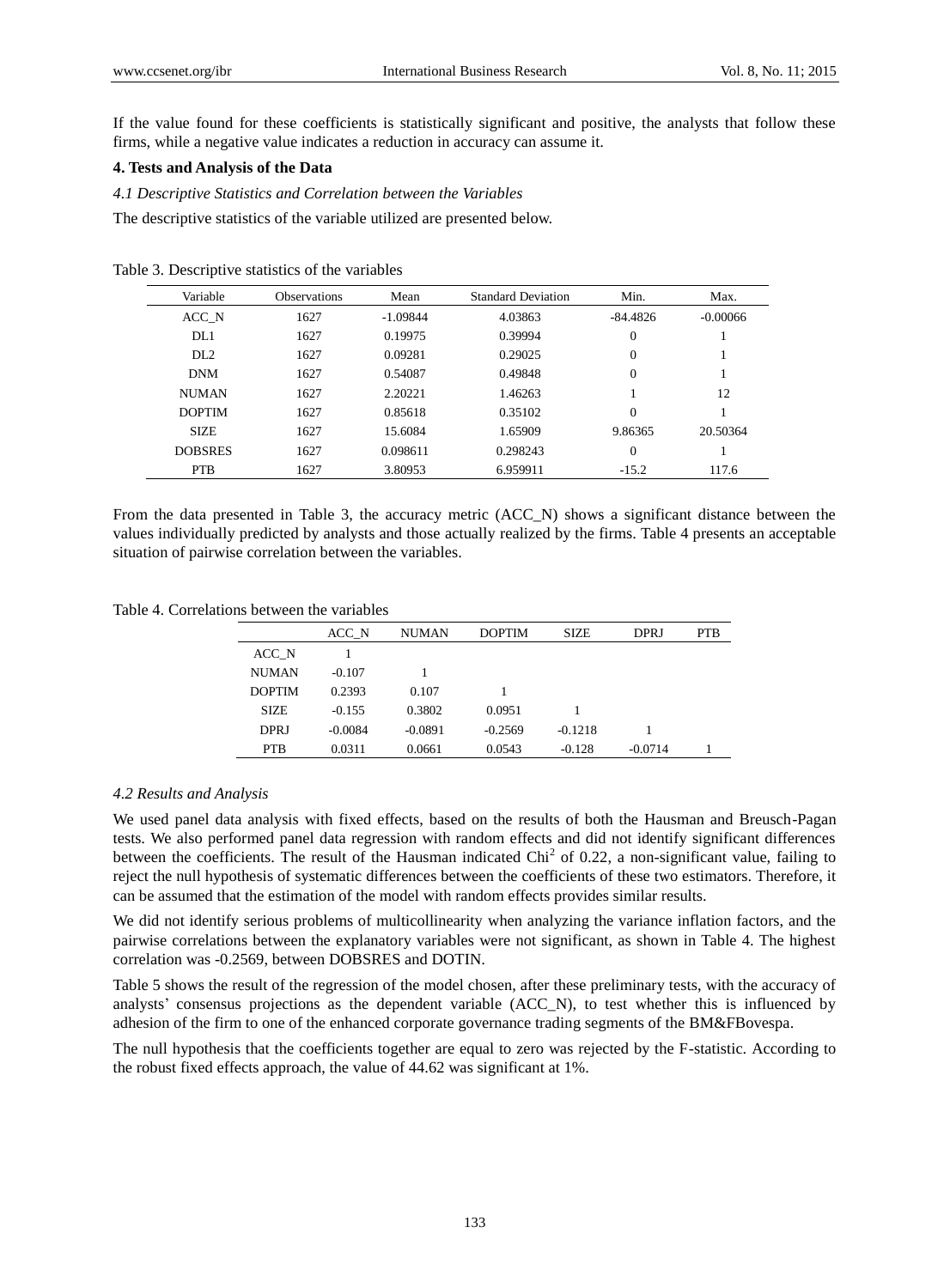#### Table 5. Regression-panel data-fixed effects

| Variables                | Coefficients | t        | P > [t] |
|--------------------------|--------------|----------|---------|
| DL1                      | 0.475396     | 1.15     | 0.249   |
| DL <sub>2</sub>          | 3.50048***   | 7.23     | 0.000   |
| <b>DNM</b>               | 0.84887**    | 2.59     | 0.010   |
| <b>Control Variables</b> |              |          |         |
| NUMAN                    | $-0.011739$  | $-0.24$  | 0.813   |
| <b>DOPTIM</b>            | 1.030608***  | 5.87     | 0.000   |
| <b>SIZE</b>              | $-0.43045**$ | $-2.380$ | 0.017   |
| <b>DOBSRES</b>           | $-0.022986$  | $-0.01$  | 0.990   |
| <b>PTB</b>               | 0.02058      | 0.17     | 0.862   |
| <b>Ouarter Dummies</b>   | Yes          | Yes      | Yes     |
| <b>Sector Dummies</b>    | -            | ٠        |         |
| <b>Observations</b>      | 1627         |          |         |
| <b>F-Statistic</b>       | 46.12***     |          |         |

*Notes.*

(1) The asterisks indicate the level of significance of the coefficients: \*\*\*(lower than 1%), \*\*( lower than 5%) and \*( lower than 10%).

(2) For the quarter and sector dummies, "Yes" means at least one was significant, and "No" the opposite.

(3) The panel data regression with random effects produced similar coefficients to that with fixed effects, according to the Hausman test.

(4) The pooled model is not reported because it did not consider the unobservable factors that could influence the relationship between the adoptions of enhanced corporate governance practices and the accuracy of analysts' forecasts.

(5) The model  $ACC\_N = \alpha_0 + \alpha_1 D L1_{it} + \alpha_2 D L2_{it} + \alpha_3 DNM + \sum \omega_j CV_{jt} + \hat{\sigma}_i + \varepsilon_{it}$ .

Although the results shown in Table 5 were promising and confirmed in general they research hypothesis, we applied the Wald test with fixed effects, which identified a problem of heteroskedasticity of the error terms. The models also presented serial correlation of the errors, indicated by the test developed by Wooldridge (2010) for linear models with panel data. The test of Petersen (2009) for correlation of the error terms between units of analysis or years could not be applied due to the high imbalance of the panel data.

According to Fávero (2013), there is often a lack of care regarding the criteria for choosing one model over another one, as well as an absence of detailed discussion of the possible estimators to be studied in each situation in works on accounting and finance in Brazil.

To correct for the problems mentioned previously, including the possible correlation between the error terms of different units, we calculated the models with robust errors between the quarters (clustered robust errors) according to Petersen (2009). We used the robust regression method because it "seeks to detect and correct situations of heteroskedasticity of the perturbation terms" (Fávero et al., 2009).

The results are presented in Table 6.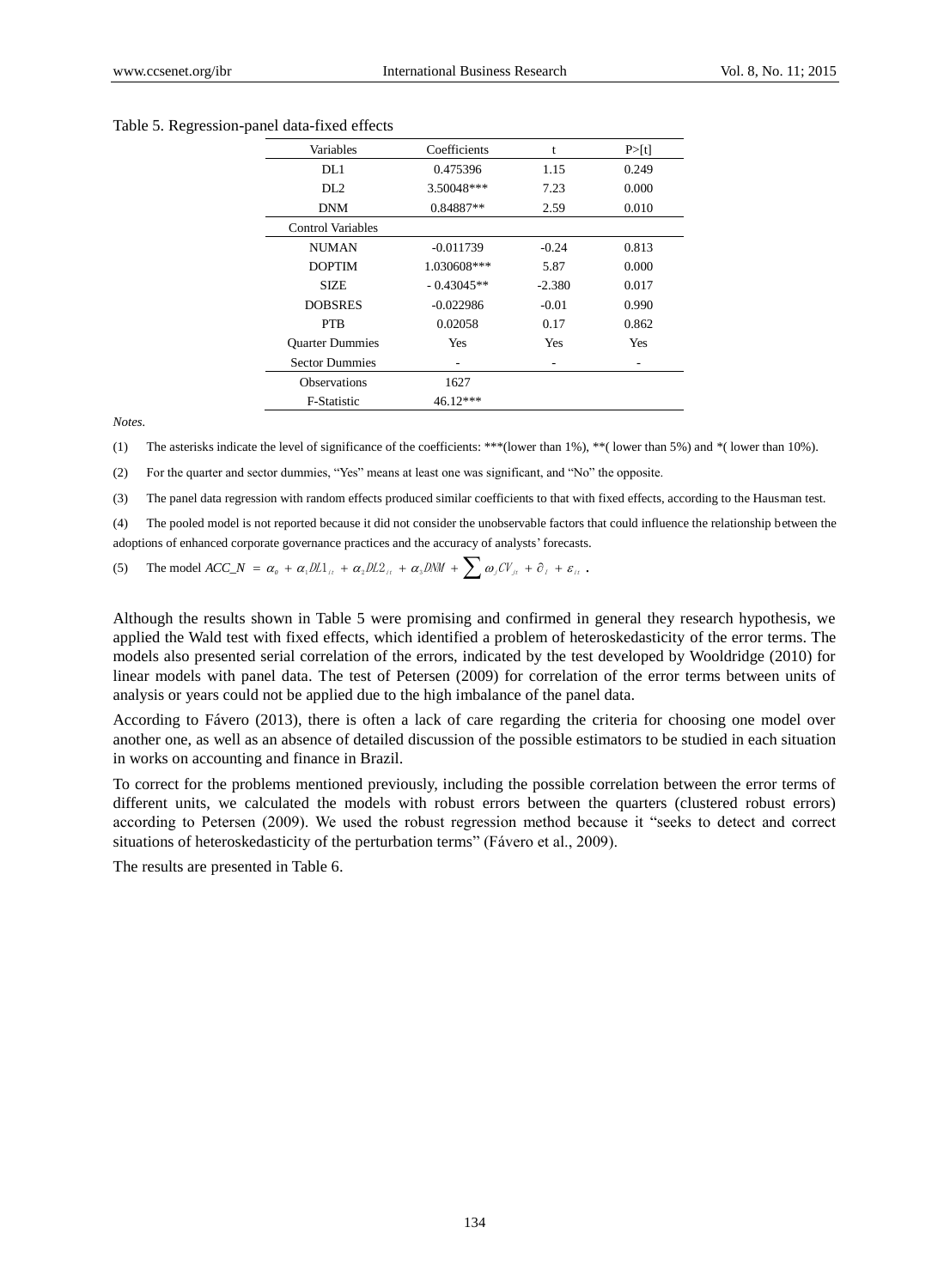| Variables                | Coefficients | t       | P > [t] |
|--------------------------|--------------|---------|---------|
| DL1                      | 0.4753       | 0.85    | 0.398   |
| DL <sub>2</sub>          | 3.50048      | 1.19    | 0.234   |
| <b>DNM</b>               | 0.84887      | 1.08    | 0.281   |
| <b>Control Variables</b> |              |         |         |
| <b>NUMAN</b>             | $-0.011739$  | $-0.54$ | 0.555   |
| <b>DOPTIM</b>            | $0.96041***$ | 4.92    | 0.000   |
| <b>SIZE</b>              | $-0.4304$    | -1.61   | 0.111   |
| <b>DOBSRES</b>           | $-0.022986$  | $-0.02$ | 0.986   |
| <b>PTB</b>               | 0.02058      | 0.40    | 0.692   |
| <b>Ouarter Dummies</b>   | Yes          | Yes     | Yes     |
| <b>Sector Dummies</b>    |              |         | ۰       |
| <b>Observations</b>      | 1627         |         |         |
| <b>F-Statistic</b>       | $3.25***$    |         |         |

Table 6. Regression-panel data-fixed effects-clustered robust standard error

*Notes.*

(1) The asterisks indicate the level of significance of the coefficients: \*\*\*(lower than 1%), \*\*( lower than 5%) and \*( lower than 10%).

(2) For the quarter and sector dummies, "Yes" means at least one was significant, and "No" the opposite.

(3) Fixed-effect regression with clustered robust standard errors. The estimated coefficients can be correlated with the regressors, permitting a limited form of endogeneity. The errors are assumed independent between the individual observations and the error is assumed heteroscedastic.

According to the result of the panel data regression with fixed effects and clustered robust standard errors, it is not possible affirm there is a statistically significant relationship between the dependent variable ACC\_N and the independent variables DL1, DL2, and DNM, so the research null hypothesis cannot be rejected. In other words, it is not possible to say there is a statistically significant relation between the accuracy of analysts' EPS forecasts of firms listed for trading in one of the special corporate governance segments of the BM&FBovespa between the first quarter of 2007 and the last quarter of 2011.

This result partly agrees with those of Dalmácio (2009), who also used data on forecasts from the I/B/E/S base. The variables representing Level 1 and Level 2 show similar results, with positive but non-significant coefficients. However, she found a positive and significant result in the explanatory variable of the Novo Mercado segment (that requiring the highest level of corporate governance). In contrast, while we also found a positive result in this respect, it was not significant. Nevertheless, her study covered the nine-year period between 2000 and 2008 while we analyzed 20 quarters between 2007 and 2011.

There are two possible explanations for this difference in findings. The first is the international crisis, which severely depressed the prices of firms listed on the BM&FBovespa, particularly in the last quarter of 2008, causing "the stock of assets to be undermined by capital flight" (Gentil & Maringoni, 2009). The second is the changes in corporate accounting standards introduced by Law 11, 638/07, which amended the Law of Corporations (Law 6, 404/76) to bring Brazilian accounting standards into convergence with international standards (IFRS). This caused significant changes in the disclosure of information by listing companies starting in 2008 (Lima, 2010; Santos & Calixto, 2010), also triggering alterations in investors' expectations and in stock prices (Lima, 2010). Antunes et al. (2012) pointed out that market analysts were among the agents that felt the main impacts of these alterations. According to Aubert and Dumontier (2010), analysts were unable to anticipate the consequences of the adoption of IFRS. This might have made forecasting more difficult to analysts became familiar with the new standards. According to Beuselink et al. (2010), although mandatory adoption of IFRS tends to improve the processing of information by analysts, this effect is not homogeneous across all analysts.

The only control variable that was significant (1%) was DOPTIM, responsible for identifying the impact of optimistically biased forecasts. It obtained a positive sign, indicating a direct relationship between optimistic forecasts and accuracy. This result corroborates those found by Martinez (2004) but runs counter to those found by Dalmácio (2009), who found a negative relation. According to Martinez (2004), "analysts will be relatively optimistic or pessimistic depending on the aspects related to their personality." Further, according to him, the optimism or pessimism of analysts can also be related to external factors, such as economic circumstances and political factors. Consequently, it is hard to specify a possible reason, but there was a deep economic crisis in the second half of 2008, extending into early 2009. According to the results found here, the pessimistic predictions appear to reflect exaggerated foreboding.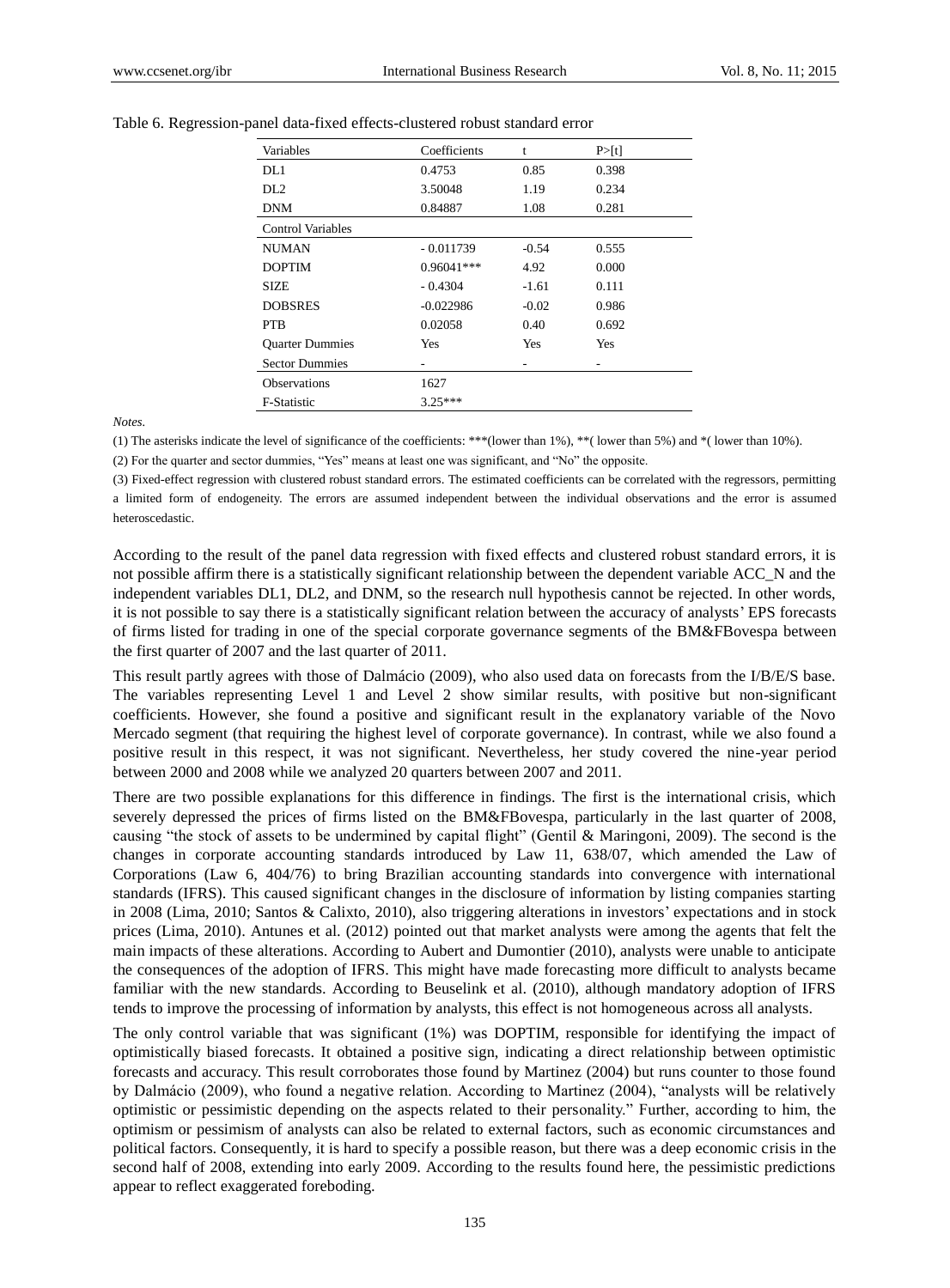The variables NUMAN, SIZE, DOBSRES and PTB, which respectively represent the number of analysts covering a firm in the period, the size of the firm's assets, a dummy that identifies loss in the period when the forecast was issued and the price-to-book ratio, were not statistically significant. Besides this, some of the dummy variables used to control for temporal effects were statistically significant.

#### **5. Conclusion**

This article sought to answer the following question: Is there a positive and significant relationship between listing in trading segments requiring enhanced corporate governance and the accuracy of analysts' consensus forecasts for earnings per share in the Brazilian market?

Based on the theoretical-empirical model developed and the robust statistical analysis, the conclusion is that it is not possible to identify a statistically significant relation between the dependent variable-analysts' consensus forecasts-and the explanatory variables of adhesion to the Level 1, Level 2, and Novo Mercado trading segments.

There are two possible (and not mutually exclusive) explanations for this result. One is the international crisis that began in the second half of 2008. This could have influenced the accuracy of predictions, since "the projections of results by analysts are very sensitive to market expectations, economic circumstances and even political factors (...)" (Martinez, 2004). The second is the requirement to adopt IFRS that was phased in starting in 2008 under the amendments to Law 6,404/76 introduced by Law 11,638/07, causing significant changes in the accounting information disclosed to the market (Lima, 2010; Santos & Calixto, 2010). According to Antunes et al. (2012), analysts were among the agents that most felt the impacts of these changes, which could have reduced the accuracy of their forecasts.

In the econometric model applied, only the control variable DOPTIM, which reflects the bias of analysts' forecasts, was significant (at 1%) with positive sign, indicating a positive bias. This result corroborates those found by Martinez (2004).

Among the limitations of this study is the relatively small sample of firms. However, we believe the sample is substantially representative of the composition of the BMF and Bovespa and we included all the firms for which it was possible to obtain data from Thomson Reuters I/B/E/S, along with the corresponding data on actual results from the financial statements from the Economática database. But there could have been measurement errors resulting from the classification criteria adopted by each information source.

Based on the evidence presented here, it can be inferred that for the period from 2007 to 2011, the fact of being listed in a special trading segment of the BM&FBovespa did not assure a better quality of the information disclosed to the market, at least when measured by the accuracy of analysts' earnings projections. Further research is in order to investigate some of the themes discussed here, to gain a better understanding of the corporate governance mechanisms that are most effective in improving the accuracy of analysts' forecasts, particularly the effects of the changes in accounting standards in Brazil and of the recent economic crises.

## **References**

- Akerlof, G. A. (1970). The market for "lemons": Quality uncertainty and the market mechanism. *Quarterly Journal of Economics, 84*(3), 488-500. Retrieved from http://www.jstor.org/stable/1879431
- Antunes, M. M. T. P., Grecco, M. C., Formigoni, P. H., & Neto, O. R. M. (2012). A adoção no Brasil das normas internacionais de contabilidade IFRS: O processo e seus impactos na qualidade da informação Contábil. *Revista de Economia e Relações Internacionais-FAAP, São Paulo, 10*(20), 5-20.
- Athanasakou, V. E., Strong, N. C., & Walker, M. (2009). Earnings management or forecast guidance to meet analyst expectations? *Accounting and Business Research, 39*(1). 3-35. http://dx.doi.org/10.1080/00014788.2009.9663347
- Aubert, F., & Dumontier, P. (2009). *Analyzing brokers' expertise: Did analysts fully anticipate the impact of IFRS adoption on earnings?* The European evidence. Working paper. <http://dx.doi.org/10.2139/ssrn.1420035>
- Barbedo, C. H., Silva, E. C., & Leal, R. P. C. (2009). Probabilidade de informação privilegiada no mercado de ações, liquidez intra-diária e níveis de governança corporativa. *Revista Brasileira de Economia. Rio de Janeiro, 63*(1), 51-62. <http://dx.doi.org/10.1590/s0034-71402009000100004>
- Bertucci, J. L. O., Bernandes, P., & Brandão, M. M. (2006). Políticas e práticas de governança corporativa em empresas brasileiras de capital aberto. *R. Adm., São Paulo, 41*(2), 183-196.
- Bhat, G., Hope, O., & Kang, T. (2006). Does corporate governance transparency affect the accuracy of analyst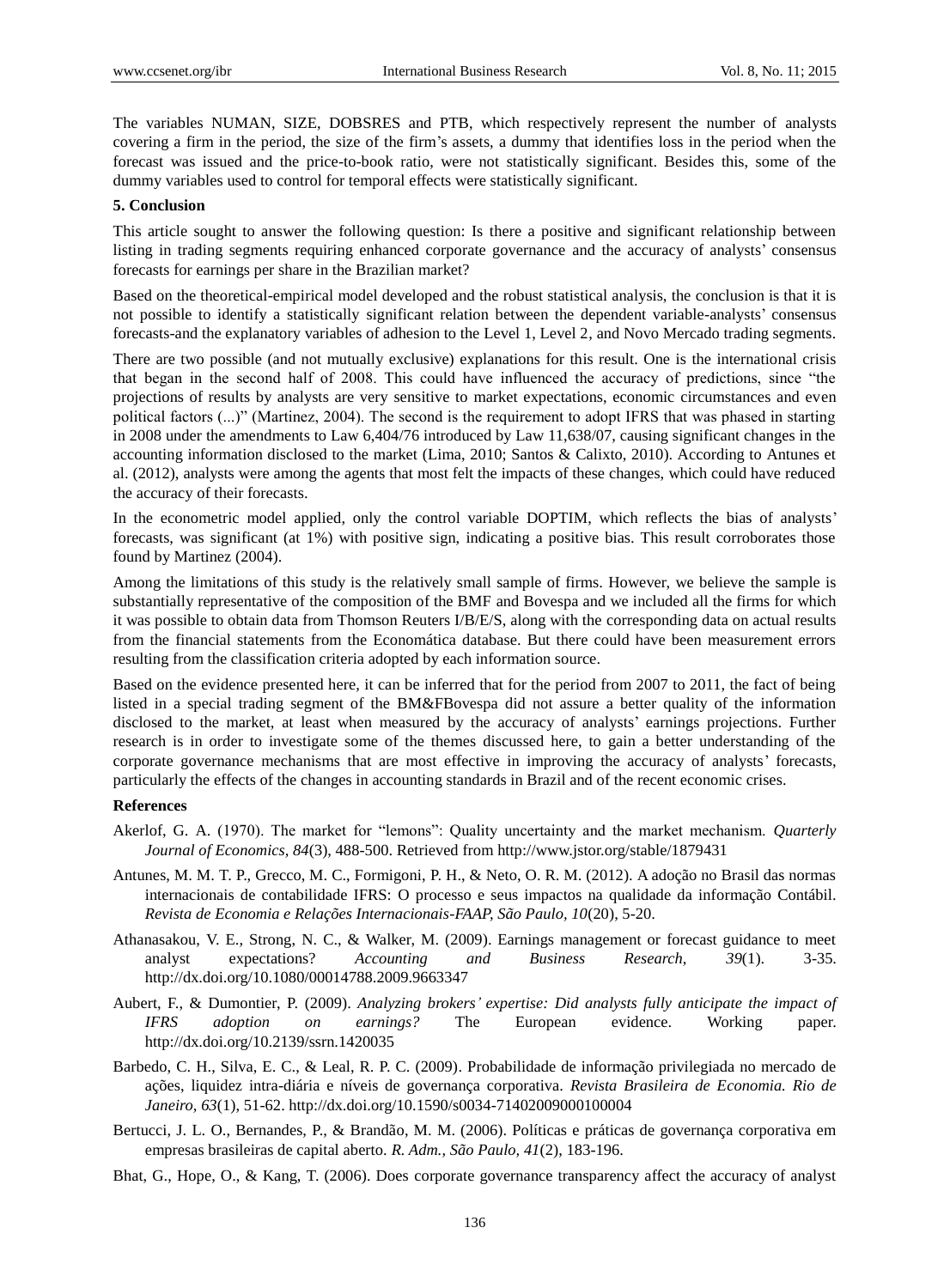forecast? *Accounting and Finance, 46*(5), 715-732. http://dx.doi.org/ 10.1111/j.1467-629X.2006.00191.x

- Beuselink, C., Joos, P., Khurana, I., & Vanden, M. S. (2010). *Mandatory adoption of IFRS and analysts' forecasts information properties.* Working Paper. Retrieved from http://ssrn.com.abstract=1705402
- Byard, D., Li, Y., & Weintrop, J. (2006). Corporate governance and the quality of financial analysts' information. *Journal of Accounting and Economics, 25*(5), 609-625. http://dx.doi.org/10.1016/j.jaccpubpol.2006.07.003
- Dalmácio, F. Z. (2009). Mecanismos de governança e acurácia das previsões dos analistas do mercado brasileiro: uma análise sob a perspectiva da teoria da sinalização. 2009. 241 f. Tese (Doutorado em Contabilidade)-Faculdade de Economia, Administração e Contabilidade, Universidade de São Paulo, São Paulo.
- Dalmácio, F. Z., Lopes, A. B., & Sarlo, N, A. (2010). *Uma análise da relação entre governança corporativa e acurácia das previsões dos analistas do mercado brasileiro.* In: ASSOCIAÇ Ã O NACIONAL DOS PROGRAMAS DE PÓ S-GRADUAÇ Ã O EM CIÊNCIAS CONTÁ BEIS (ANPCONT), 4., Natal (RN). Anais... Natal: ANPCONT.
- Dalmácio, F. Z., Lopes, A. B., & Rezende, A. J. (2010). *Governança corporativa e acurácia das previsões individuais dos analistas: Uma análise no mercado brasileiro.* In: Congresso USP de Controladoria e Contabilidade, 10 ed., 2010, São Paulo (SP). Anais... São Paulo: USP.
- Fama, E., & French, K. (1996). Multifactor explanations of asset pricing anomalies. *Journal of Finance, 51*(1), 55-84. http://dx.doi.org/10.1111/j.1540-6261.1996.tb05202.x
- Fávero, L. P., Belfiore, P., Silva, F. L., & Chan, B. L. (2009). *Análise de dados: Modelagem multivariada para tomada de decisões.* Rio de Janeiro: Elsevier.
- Fávero, L. P. (2013). Dados em Painel em Contabilidade e Finanças: Teoria e aplicação. *Brazilian Business Review, 10*(1).
- Franco, D. (2002). Projeções de lucros sistematicamente exagerados: Um estudo para o Brasil. *Revista Brasileira de Economia, Rio de Janeiro, 56*(4), 591-603.
- Gentil, D. L., Maringoni, G. (2009). Crise econômica e condicionantes externos e internos. In. Bispo, C. R. Musse, J. S. Vaz, F. T. Martins, F. J. (Org.) Crise financeira mundial: impactos sociais e no mercado de trabalho. Brasília: ANFIP.
- Gujarati, D. (2006). *Econometria Básica.* Rio de Janeiro: Elsevier.
- Iudicibus, S., & Lopes, A. B. (2002). De volta para o futuro: Ó bito presumido e outros mitos que habitam o castelo da contabilidade. *UnB Contábil. Brasília, 6*(2), 53-60.
- Jensen, M., & Meckling, W. (1976). Theory of the firm: Managerial behavior, agency costs, and ownership structure. *Journal of Financial Economics. 3*(4), 305-360. http://dx.doi.org/10.1016/0304-405X(76)90026-X
- Healy, P. M., & Palepu, K. G. (2001). Information asymmetry, corporate disclosure, and the capital markets: A review of the empirical disclosure literature. *Journal of Accounting and Economics, 31*(1-3), 405-440. http://dx.doi.org/10.1016/S0165-4101(01)00018-0
- Hope, O. K. (2003). Disclosure practices, enforcement of accounting standards, and analysts forecast accuracy: An international study. *Journal of Accounting Research. 41*(2), 235-272. <http://dx.doi.org/10.1111/1475-679X.00102>
- Lang, M. H., Lins, K. V., & Miller, D. P. (2003). ADRs, analysts, and accuracy: Does cross listing in the United States improve a firm's information environment and increase market value? *Journal of Accounting Research, 41*(2), 317-345. http://dx.doi.org/10.1111/1475-679X.00106
- Lima, G. A. S. F. (2009). Nível de evidenciação X custo da divida das empresas brasileiras. *Revista Contabilidade & Finanças*, *USP, 20*(49), 95-108. <http://dx.doi.org/10.1590/S1519-70772009000100007>
- Lima, J. B. N. (2010). A relevância da informação contábil e o processo de convergência para as normas IFRS no Brasil. 2010. 244 f. Tese (Doutorado em Ciências Contábeis)-Programa de Pós-Graduação em Controladoria e Contabilidade, FEA/USP, São Paulo.
- Lopes, A. B., & Martins, E. (2005). *Teoria da contabilidade: Uma nova abordagem.* São Paulo: Atlas.
- Martinez, A. L. (2004). Analisando os analistas: Estudo empírico das projeções de lucros e das recomendações dos analistas de mercado de capitais para as empresas brasileiras de capital aberto. 2004. p. 234. Tese